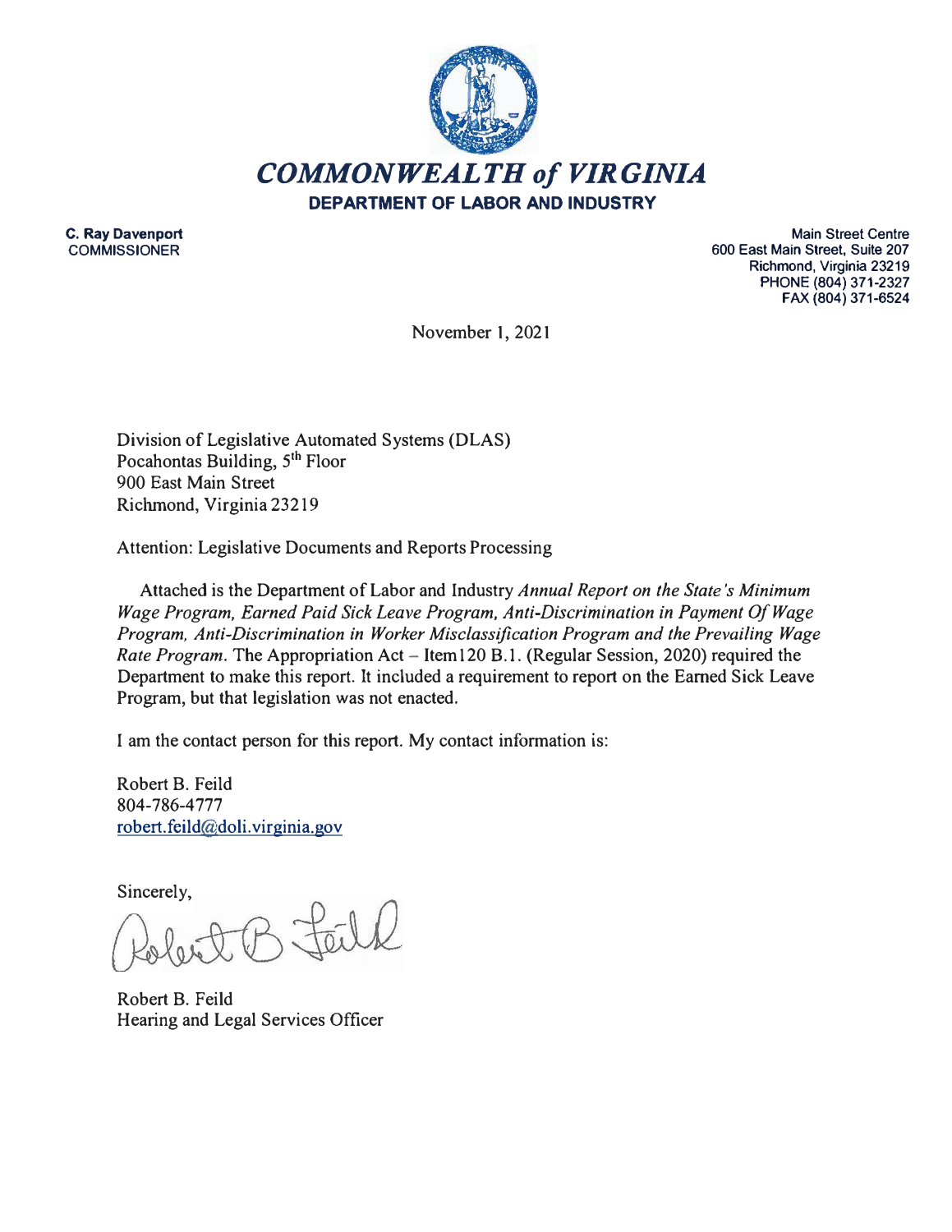

**C. Ray Davenport COMMISSIONER**

**Main Street Centre 600 East Main Street, Suite 207 Richmond, Virginia 23219 PHONE (804) 371-2327 FAX (804) 371-6524** 

November 1, 2021

The Honorable Janet Howell Chair, Senate Finance and Appropriations Committee Virginia General Assembly 900 East Main Street Richmond, Virginia 23219

The Honorable Luke Torian Chair, House Appropriations Committee Virginia General Assembly 900 East Main Street Richmond, Virginia 23219

Daniel Timberlake Director, Department of Planning and Budget 1111 East Broad Street, Room 5040 Richmond, Virginia 23219-1922

Dear Senator Howell, Delegate Torian and Director Timberlake:

Appropriation Act - Item 120 B.1. (Regular Session, 2020) required the Department of Labor and Industry to report on the state's minimum wage program, earned paid sick leave program, anti-discrimination in payment of wage program, anti-discrimination in worker misclassification program and the prevailing wage rate program:

*B.l. The Department shall report to the Chairs of the House Appropriations and Senate Finance and Appropriations Committees, and the Director, Department of Planning and Budget, by November 1 of each year on the state's minimum wage program, including, but not limited to, the number of (i) customer contacts concerning minimum wage, (ii) minimum wage claims processed, (iii) cases with wages collected, (iv) cases with claims ruled invalid. (v) cases with final orders issued, and (vi) cases cleared within 90 days.*

*2. The Department shall report to the Chairs of the House Appropriations and Senate Finance and Appropriations Committees, and the Director, Department of Planning and Budget, by November 1 of each year on the state's earned paid sick leave program,*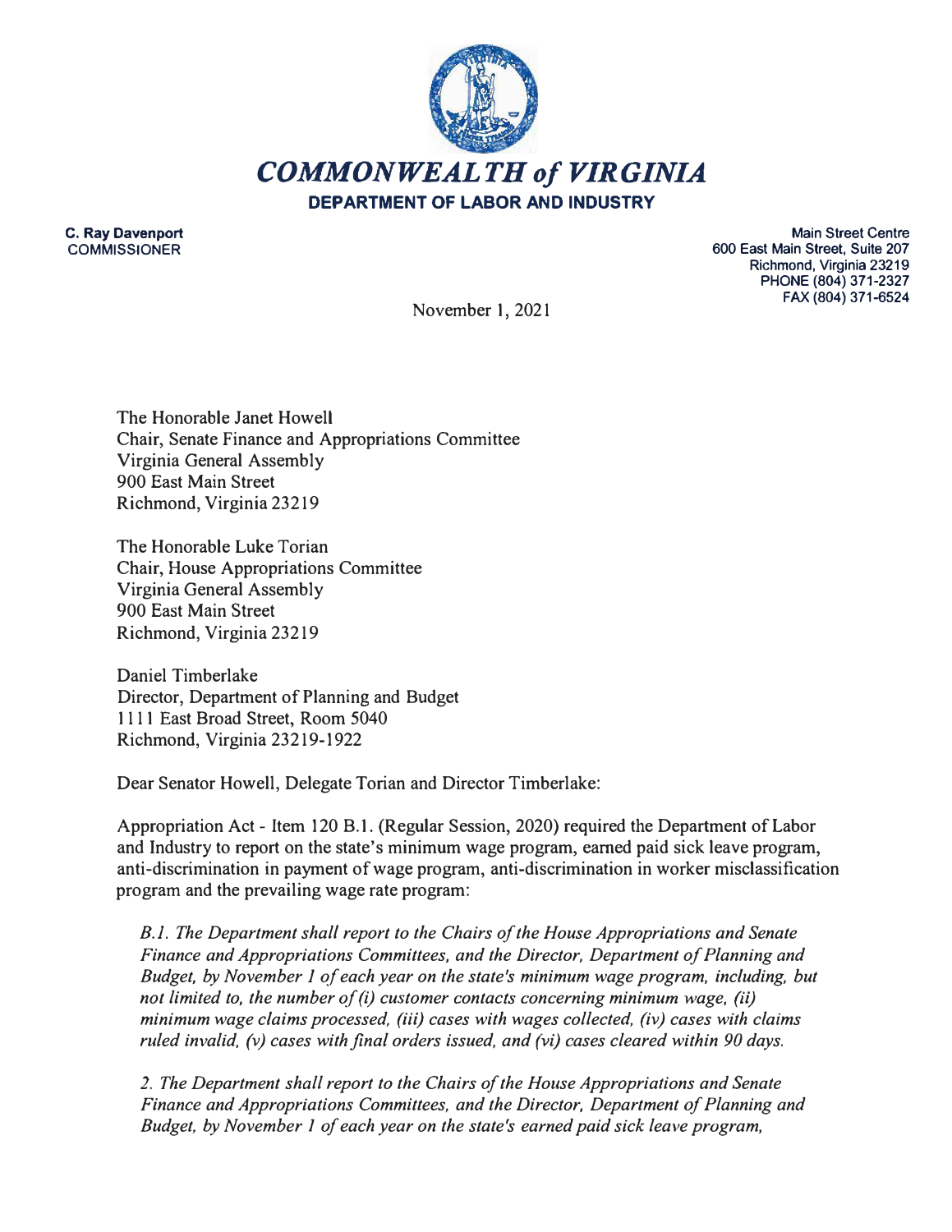*including, but not limited to, the number of (i) customer contacts concerning earned paid sick leave, (ii) sick leave claims processed, (iii) cases with earned paid sick leave claims resolved, whether for accrual of time, use of time, notice and posting, or retaliation (iv) claims not substantiated, (v) cases taken to court, and (vi) cases cleared within 90 days. not to include cases adjudicated in court.* 

*3. The Department shall report to the Chairs of the House Appropriations and Senate Finance and Appropriations Committees, and the Director, Department of Planning and Budget, by November 1 of each year on the state's anti-discrimination in payment of wage program, including, but not limited to, the number of (i) customer contacts concerning discrimination involving payment of wage complaints or proceedings, (ii) payment of wage discrimination complaints processed, (iii) meritorious complaints with payment of wage discrimination resolved with either reinstatement or recovery of lost wages, (iv) non meritorious complaints, i.e. cases with no adverse action or no protected activity, and (v) cases taken to court.*

*4. The Department shall report to the Chairs of the House Appropriations and Senate Finance and Appropriations Committees, and the Director, Department of Planning and Budget, by November 1 of each year on the state's anti-discrimination in worker misclassification program, including, but not limited to, the number of (i) customer contacts concerning discrimination involving worker misclassification, (ii) discrimination in worker misclassification claims processed, (iii) meritorious complaints with worker misclassification wage discrimination resolved with either reinstatement and/or recovery of lost wages, (iv) non meritorious complaints, i.e. cases with no adverse action or no protected activity, and (v) cases taken to court.*

*5. The Department shall report to the Chairs of the House Appropriations and Senate Finance and Appropriations Committees, and the Director, Department of Planning and Budget, by November 1 of each year on the state's prevailing wage rate program, including, but not limited to, the number of (i) contacts from state agencies to determine the proper prevailing wage, (ii) prevailing wage determinations for the involved planning district calculated using Davis-Bacon rates for the cities and counties within the planning district, and (iii) contractor provided scale of pay and fringe benefits certified and received.*

**This letter provides the information requested on the newly passed programs in the Department's Labor Law Division.** 

**8.1. asks for information on the minimum wage program. The effective date for the new minimum wage law was May 1, 2021. The Department anticipates that the January 1, 2022 increase in the minimum wage and each subsequent increase will lead to more contacts and claims. Entry wages in many areas of the state are above the current minimum wage in Virginia.** 

| <b>Minimum Wage Enforcement</b>      |      |
|--------------------------------------|------|
| <b>Customer Contacts</b>             |      |
| <b>Minimum Wage Claims Processed</b> | 30 I |
| <b>Cases with Wages Collected</b>    |      |
| <b>Cases Ruled Invalid</b>           |      |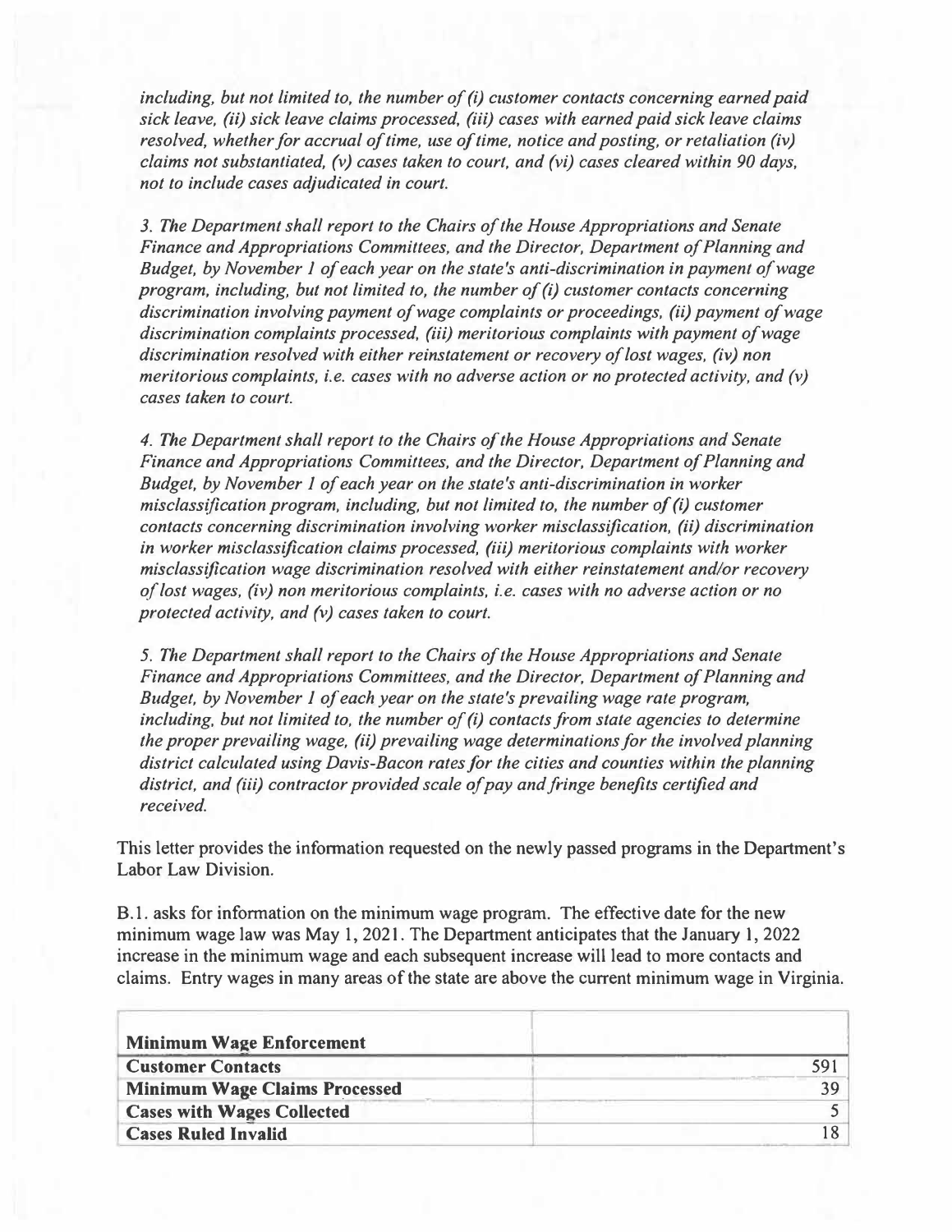| <b>Cases with Final Orders Issued</b> |  |
|---------------------------------------|--|
| <b>Cases Cleared in 90 Days</b>       |  |

8.2. asks for information on the earned paid sick leave program, but that legislation did not pass so no information is included about it.

8.3. asks for information about the anti-discrimination in payment of wage program. The pandemic continues to impact the number of complaints we are receiving in all labor law programs. We have posted information on our website concerning the two anti-retaliation programs but have not yet been able to do outreach on them due to pandemic restrictions. As more people become aware of these protections we anticipate some increase in complaints. The personnel assigned to the anti-retaliation positions have been assisting with responding to the over 19,000 COVID-19 contacts the labor law division has received, assisting with other payment of wage cases and since July responding to contacts about the new overtime wage act.

| <b>Anti-Discrimination in Payment of Wage</b> |                         |
|-----------------------------------------------|-------------------------|
| <b>Customer Contacts</b>                      | 89                      |
| <b>Complaints Processed</b>                   | 11, one case still open |
| <b>Meritorious Complaints Resolved</b>        |                         |
| - Reinstatement                               |                         |
| - Recovery of Lost Wages                      |                         |
| <b>Non Meritorious Complaints</b>             | 10                      |
| <b>Cases Taken to Court</b>                   |                         |

8.4. asks for information about the anti-discrimination in worker misclassification program. The effective date for this law was July l, 2020. The situation noted in response to the above item applies in this item as well.

| <b>Anti-Discrimination in Worker Misclassification</b> |                                |
|--------------------------------------------------------|--------------------------------|
| <b>Customer Contacts</b>                               | 68                             |
| <b>Complaints Processed</b>                            | 2, 1 still under investigation |
| <b>Meritorious Complaints Resolved</b>                 |                                |
| - Reinstatement                                        |                                |
| - Recovery of Lost Wages                               |                                |
| <b>Non Meritorious Complaints</b>                      |                                |
| <b>Cases Taken to Court</b>                            |                                |

8.5. asks for information on the prevailing wage rate program. The effective date for this law was May 1, 2021. The Department did not receive many contacts at the beginning of the program. Some local governments have adopted or are in the process of adopting prevailing wage ordinances. We will include contacts from localities in next year's report.

| <b>Prevailing Wage</b>                                  |  |
|---------------------------------------------------------|--|
| <b>Contacts with State Agencies to Determine</b>        |  |
| <b>Proper Prevailing Wage</b>                           |  |
| <b>Prevailing Wage Determinations</b>                   |  |
| <b>Certified Pay and Fringe Benefit Scales Received</b> |  |